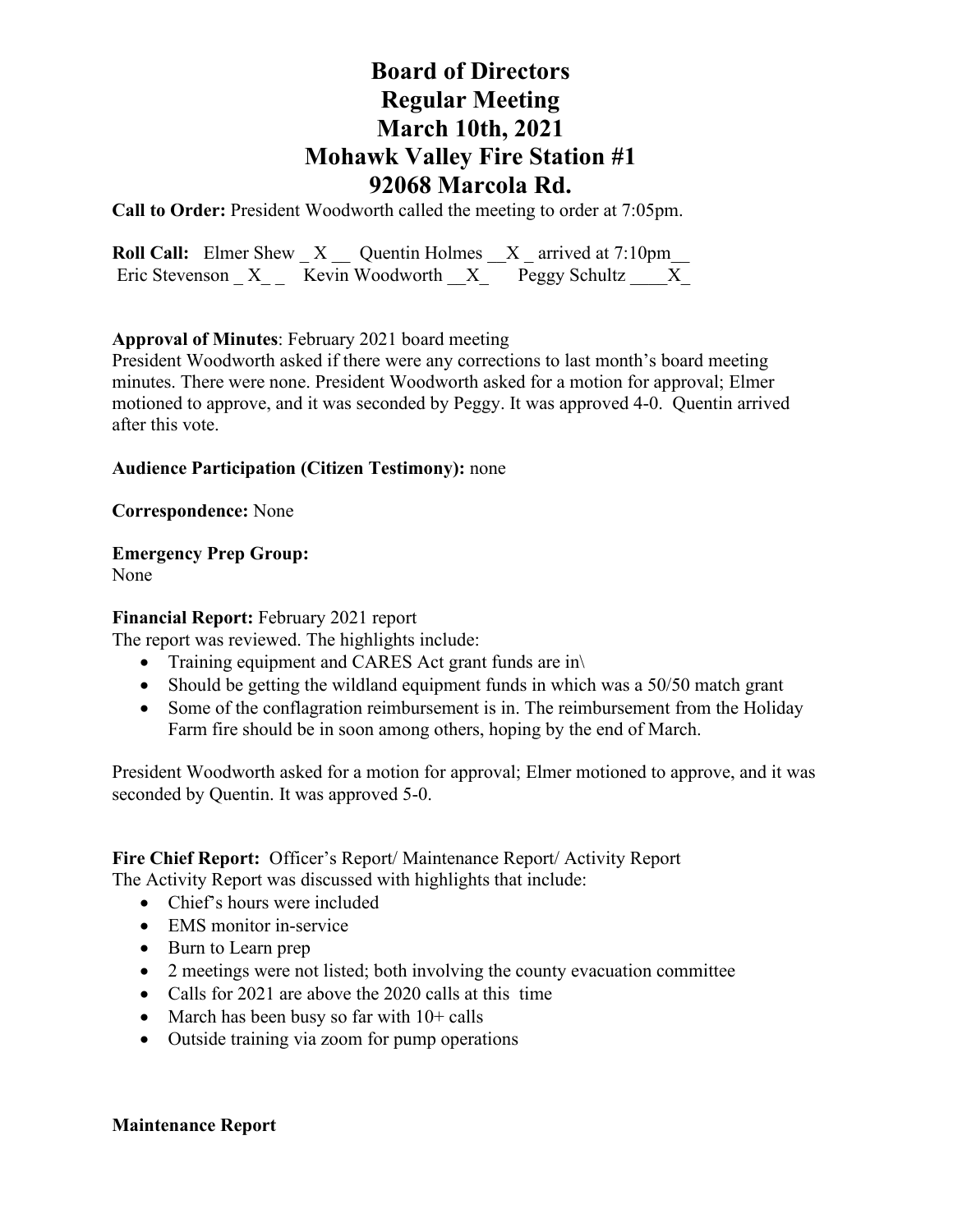# **Board of Directors Regular Meeting March 10th, 2021 Mohawk Valley Fire Station #1 92068 Marcola Rd.**

The Maintenance Report was not included but was discussed. The highlights include:

- Busy with grants, no repairs happening
- Training ground prep; no plumbing inside but doing a quick fix for electrical for now. The heat pump is attached to the building
- Met with EPUD about utilities and update the transformer, will get done in next few months
- attending the ad com. meeting that the county held about radio communication.

# **Old Business**:

1. Grants

We are hoping to hear about the seismic grant around March. We are waiting to hear about the OSFM communication grant; hoping to outfit the current room we are in and put in 3 BK mobile radios in the command rigs. The grant writer submitted our staffing grant for 1 employee for 3 years; it is a no salary raise so we would have to pay for the COLA raises. It is no longer a matching grant.

We will be working on a homeland security grant.

2. COVID 19 Update

We are 90% vaccinated. We have had some COVID cases but the calls have died down.

3. Projects

The modular building is installed. The well project is stalled. We may push for a private well.

# **New Business:**

1. Budget Process

The budget pamphlet was handed out; not a lot of changes. The budget meeting is in April.

2. Burn to Learn

It is scheduled for the vacant Mohawk church for March  $20<sup>th</sup>$ . We are hoping to start burning by 9am. It is an all-day event. We will have a medic unit and excavator there just in case. The county approved for us to close Hill road for 8 hours. We will be buying food and drinks from the General Store to help with income that they may lose from the closure of Hill road. Spectators can watch from the church parking lot. COVID protocol will be followed.